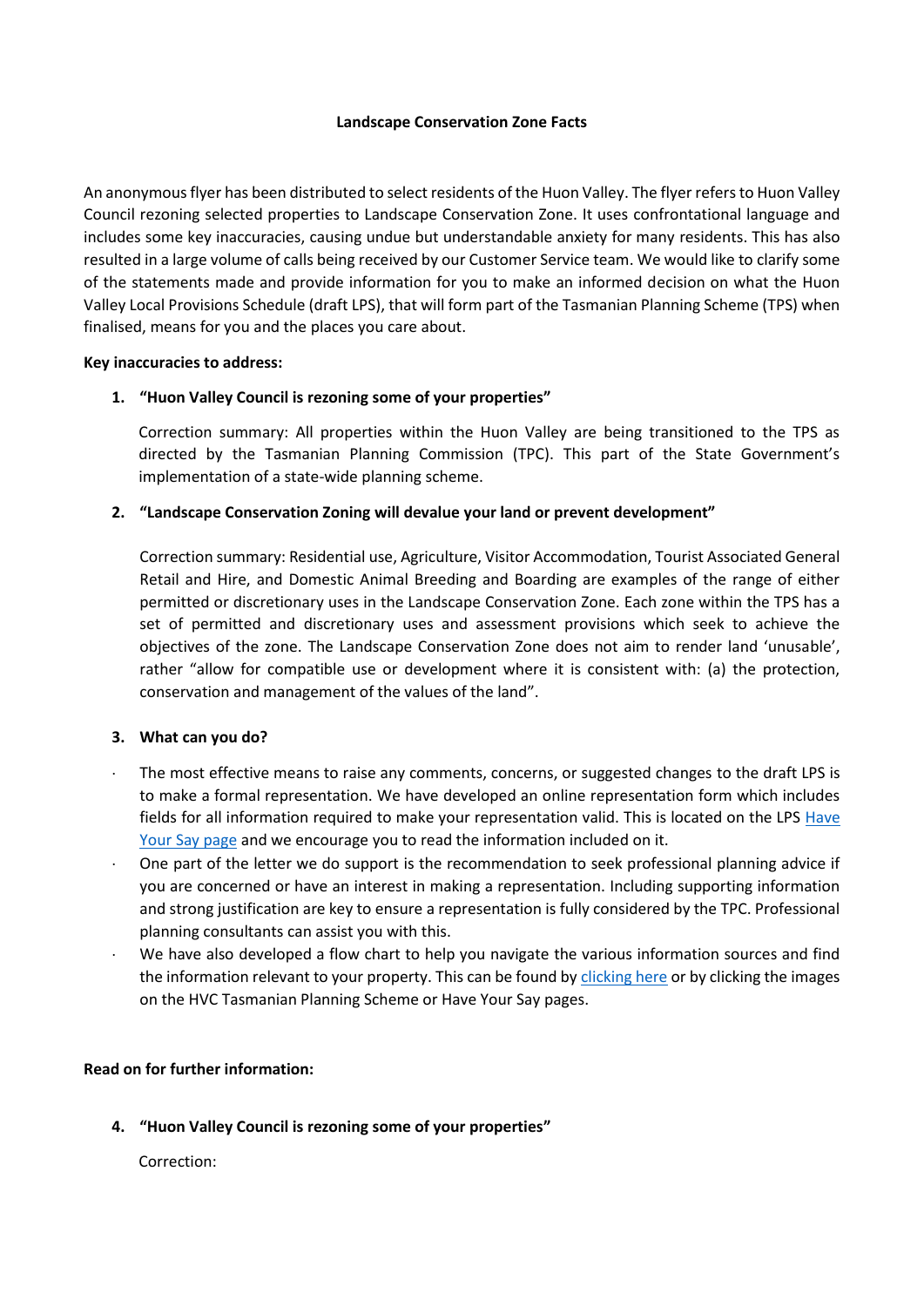- The State Government has taken a policy position to transition all Tasmanian municipal areas and the properties within them to a new state-wide Tasmanian Planning Scheme (TPS). This effectively means all properties across the state will transition to new zones. In some municipal areas this process has been completed.
- It is important to note that while some zones under the State Planning Provisions (SPPs the document with the provisions for all the zones and codes that make up the TPS) have similar names to those in the Council's current interim planning scheme, these are still new zones with new use tables and assessment provisions.
- The current interim planning scheme includes an Environmental Living Zone. This zone is not included in the new TPS, with the closest matching TPS zone being the Landscape Conservation Zone. While the name is significantly different, the use table and provisions are comparable. The full zone provisions can be found in the State Planning Provisions (SPPs – the document with the provisions for all the zones and codes that make up the TPS), developed by the State Government, accessible by [clicking](https://www.huonvalley.tas.gov.au/wp-content/uploads/2022/01/State_Planning_Provisions.pdf)  [here](https://www.huonvalley.tas.gov.au/wp-content/uploads/2022/01/State_Planning_Provisions.pdf) and reading from page 229 onwards.
- We have provided information on the structure of the Tasmanian Planning Scheme. This can be accessed b[y clicking here.](https://www.huonvalley.tas.gov.au/services/planning-2/tasmanian-planning-scheme/?highlight=planning%20)

# **5. "Selection of specific properties by the Huon Valley Council to be rezoned"**

## Correction:

- As mentioned, all properties within the Huon Valley (and across the entire state) are in various stages of transition to the TPS. We are required, as a planning authority, to apply the zones and codes in accordance with [Guideline No. 1](https://www.planning.tas.gov.au/__data/assets/pdf_file/0006/583854/Section-8A-Guideline-No.-1-Local-Provisions-Schedule-LPS-zone-and-code-application-version-2.pdf) and other statutory requirements.
- The planning authority, has been directed by the Tasmanian Planning Commission to exhibit its draft LPS.

# **6. "What does this mean?"**

# Correction:

- As is the case with the current interim planning scheme that applies to the valley, proposed uses, works, and/or development will be assessed against the provisions of the zone applied to the property. [The draft LPS,](https://drive.google.com/file/d/1FCtyNJ2FkQ9H8NajF8yQXjWWa23dcz4S/view) which is the proposed application of the state developed SPPs to the Huon Valley, is currently on exhibition and now is the best time to review what is proposed for your property or a place you care about.
- If you feel there needs to be alterations or other considerations made in respect of the application of the draft LPS to your property or a place you care about, then we strongly encourage you to make a representation during the exhibition period, which ends on the 30<sup>th</sup> March 2022.
- It is important that your representation on the draft LPS includes supporting information and specific justification in accordance with the statutory provisions that apply to the representation process. Information on lodging a representation can be found on the Council's website [\(click here\)](https://www.huonvalley.tas.gov.au/consultations/huon-valley-draft-local-provisions-schedule/). It is recommended you obtain professional advice and assistance from a planning consultant or other person that has relevant expertise to support the planning issues you propose to refer to in the representation. As Council is the planning Authority, it is not in a position to assist with the preparation of representations.
- The TPC will consider representations after the end of the exhibition process.

## **7. "Unusable or devalued land?"**